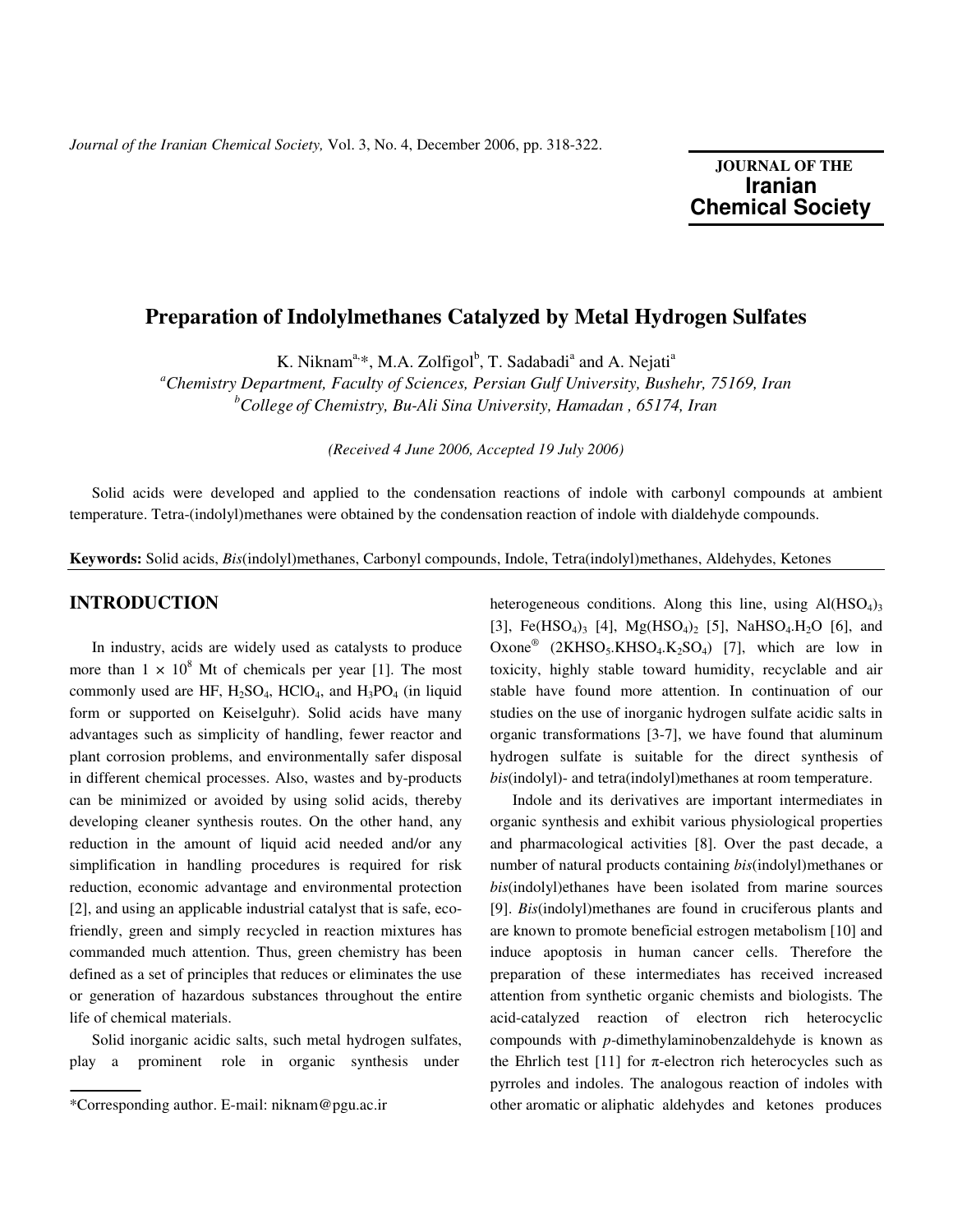azafulvenium salts. The azafulvenium salts can undergo further addition with a second indole molecule to afford *bis*(indolyl)ethanes [12]. Generally, this reaction is promoted using protic acids [13], Lewis acids [14], heteropoly acids [15], and heterogeneous catalysts (clay, zeolits, and supported reagents [16]). Other catalysts such as iodine [17], CAN [18], potassium hydrogen sulfate [19], triphenyl phosphonium perchlorate [20], NBS [21], and hexamethylenetetramine bromine [22] have also been used to catalyze this reaction. This reaction also proceeds in ionic liquids such as 1-butyl-3 methylimidazolium tetrafluoroborate and 1-butyl-3 methylimidazolium hexafluorophosphate [23] or in the solidstate by employing a high-pressure mercury lamp [24]. Recently, rare-earth perfluorooctanoates  $[RE(PEO)<sub>3</sub>]$   $[25]$ , trichloro-1,3,5-triazine [26], zirconium tetrachloride [27], ZrOCl<sub>2</sub>.8H<sub>2</sub>O/silica gel [28], AlW<sub>12</sub>PO<sub>40</sub> [29], and ionic liquids in conjunction with  $In(OTf)_{3}$  or  $FeCl_{3}.6H_{2}O$  [30] were employed for this transformation.

 Although these methods are suitable for certain syntheses, some drawbacks such as long reaction time (*e.g.* 10 days [13c]), expensive reagents (*e.g.* dyspersium triflate [14d]), low yields of products in some cases, high catalyst loading, corrosive reagents, and large amounts of solid supports eventually result in the generation of a large amount of toxic waste. For this reason, superior catalysts, which are inexpensive, less toxic, easily available, air-stable, recyclable and water-tolerant, are desirable.

## **EXPERIMENTAL**

#### **General**

 Chemicals were purchased from Merck, Fluka and Aldrich chemical companies. IR spectra were run on a Shimadzu infra red spectroscope (IR-435). The  ${}^{1}$ H NMR and  ${}^{13}$ C NMR spectra were obtained on a JEOL NMR spectrometer, model FX 90Q. Melting points were recorded on a Melting Point SMP1 apparatus in open capillary tubes and are uncorrected. With TLC, using silica gel SILG/UV 254 plates, the progress of reactions was followed. The *bis*(indolyl)methane products were characterized by comparison of their spectral  $\rm (IR, H)$ NMR), TLC and physical data with the authentic samples [14- 16,27].

### **Synthesis of** *Bis***(indolyl)methanes 3**

 A mixture of indole **1** (2 mmol), aldehyde or ketone (1 mmol), and inorganic hydrogen sulfate acidic salts (1 mmol) in ethanol (4 ml) was magnetically stirred at room temperature. After completion of the reaction, as confirmed by TLC, the reaction mixture was filtered. The residue was washed with EtOH  $(2 \times 4 \text{ ml})$ . Then, water  $(25 \text{ ml})$  was added to the filtrate and the precipitate was filtered. The product was purified by column chromatography on silica gel [eluent: EtOAc/*n*-hexane (10:90)] to give pure *bis*(indolyl)methanes.

#### **Synthesis of Tetra(indolyl)methane 5**

 A mixture of indole **1** (4 mmol, 0.468 g), terephthaldehyde (4) (1 mmol, 0.134 g), and  $Al(HSO<sub>4</sub>)<sub>3</sub>$  (2 mmol, 0.636 g) in DMSO (5 ml) was heated on an oil bath at 120 °C. The reaction mixture was filtered after 1 h. The residue was washed with EtOH  $(2 \times 4$  ml). Then, water  $(40 \text{ ml})$  was added to the filtrate, and the precipitate was filtered. The product was purified by column chromatography on silica gel [eluent: EtOAc/*n*-hexane (10:90)] to give pure tetra(indolyl)methanes 0.492 g, 87% yield.

## **RESULTS AND DISCUSSION**

 In continuation of our studies on the application of heterogeneous systems [2-7] we were interested in using inorganic solid acids such as Oxone® , silica sulfuric acid, and metal hydrogen sulfate acidic salts, including  $Ca(HSO<sub>4</sub>)<sub>2</sub>$ ,  $Zn(HSO<sub>4</sub>)<sub>2</sub>$ ,  $Mg(HSO<sub>4</sub>)<sub>2</sub>$ ,  $Al(HSO<sub>4</sub>)<sub>3</sub>$ , as catalysts in the synthesis of *bis*(indolyl)methanes. This is a simple method for the effective synthesis of *bis*(indolyl)methanes, obtained from the reaction of indole and a carbonyl compound, under mild and heterogeneous conditions at room temperature, in ethanol as a solvent (Scheme 1).

 In a preliminary study, the effect of some solid acids on the yields of *bis*(indolyl)methane was investigated with the reaction of benzaldehyde with indole as a model compound. As shown in the Table 1,  $Al(HSO<sub>4</sub>)<sub>3</sub>$  is a more suitable solid acid catalyst for this condensation reaction in ethanol at room temperature.  $Mg(HSO_4)_2$ ,  $Ca(HSO_4)_2$ , and  $Zn(HSO_4)_2$  also catalyze this condensation but with longer reaction times. Although this reaction was fast in the presence of Oxone® and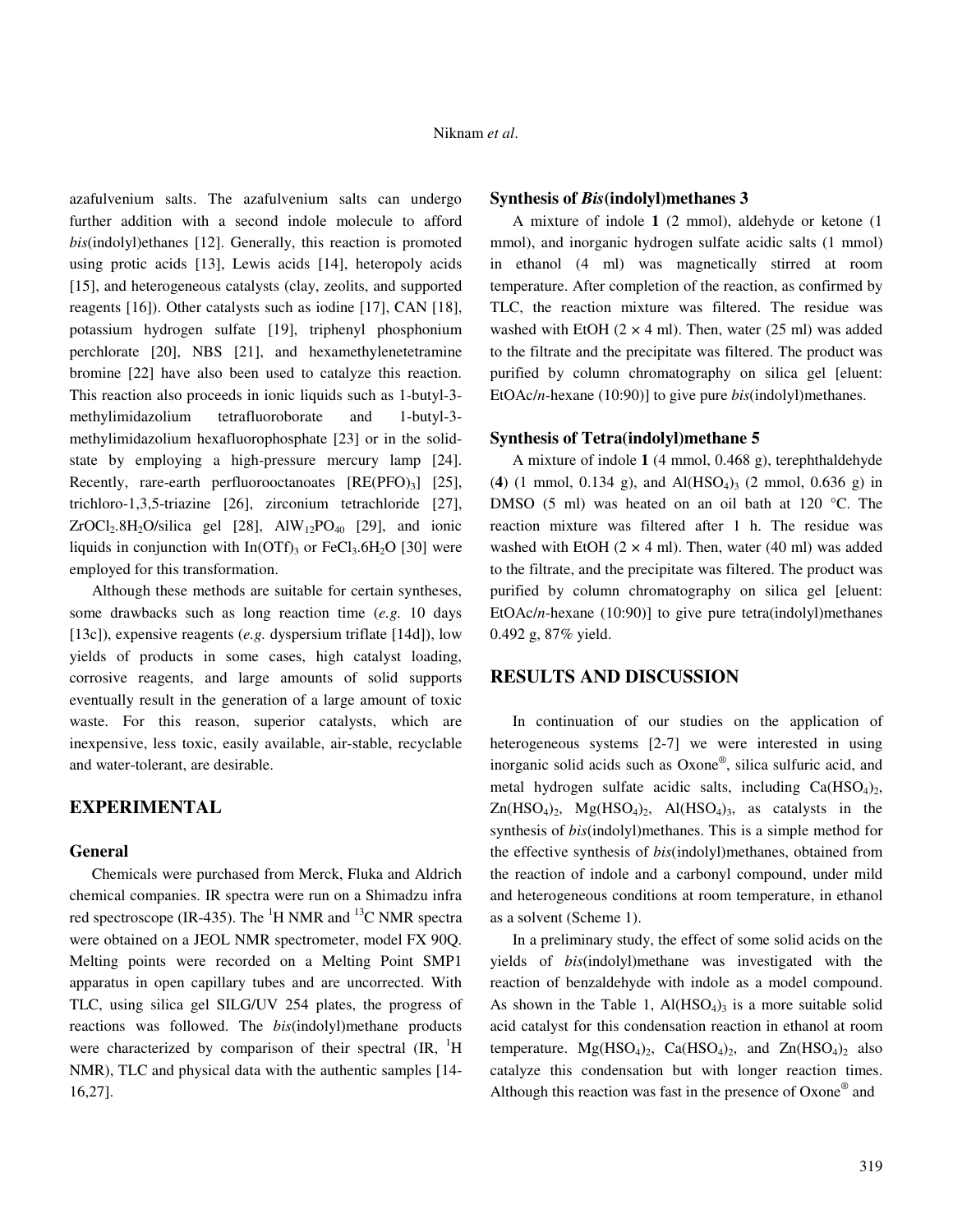#### Preparation of Indolylmethanes Catalyzed by Metal Hydrogen Sulfates



*Scheme 1* 

Table 1. Effect of Inorganic Solid Acidic Salts<sup>a</sup> on the Condensation of Indole<sup>b</sup> and Benzaldehyde<sup>c</sup> in Ethanol to Give Phenyl-3,3'-Diindolylmethane

| Entry          | Catalyst                           | Time (h) | Yield $(\%)^e$ |
|----------------|------------------------------------|----------|----------------|
|                | $Mg(HSO_4)_2$                      | 6.0      | 89             |
| $\mathfrak{D}$ | Ca(HSO <sub>4</sub> ) <sub>2</sub> | 3.5      | 91             |
| 3              | $Zn(HSO_4)$                        | 3.0      | 91             |
|                | AI(HSO <sub>4</sub> ) <sub>3</sub> | 2.5      | 92             |
| 5              | Silica sulfuric acid               | 2.0      |                |
|                | Oxone <sup>®</sup>                 | 2.75     |                |

<sup>a</sup>1 mmol. <sup>b</sup>2 mmol. <sup>c</sup>1 mmol. <sup>d</sup>At room temperature. <sup>e</sup>Isolated yields.

**Table 2.** Al(HSO<sub>4</sub>)<sub>3</sub> Catalyzed Condensation Reactions of Indole with Various Carbonyl Compounds to Synthesize the Corresponding *Bis*(indolyl)methanes

| Entry          | $R_1$                                                | $R_2$           | Time (h) | Yield $(\%)^a$ |
|----------------|------------------------------------------------------|-----------------|----------|----------------|
| 1              | Ph                                                   | Η               | 2.5      | 92             |
| 2              | $4$ -FC <sub>6</sub> H <sub>4</sub>                  | H               | 2.25     | 91             |
| 3              | $4-CIC6H4$                                           | Н               | 2.0      | 93             |
| $\overline{4}$ | $4-BrC_6H_4$                                         | Н               | 2.0      | 91             |
| 5              | $4-MeOC6H4$                                          | H               | 1.1      | 90             |
| 6              | $2-HO-C6H4$                                          | Н               | 1.75     | 92             |
| 7              | $3-NO_2C_6H_4$                                       | Η               | 3.75     | 90             |
| 8              | 4- $NO2C6H4$                                         | H               | 5.25     | 92             |
| 9              | $2,6$ -Cl <sub>2</sub> C <sub>6</sub> H <sub>3</sub> | Η               | 1.75     | 92             |
| 10             | $PhCH=CH$                                            | Η               | 3.0      | 87             |
| 11             | 4-pyridine                                           | H               | 4.5      | 88             |
| 12             | $n-C_3H_7$                                           | Η               | 3.0      | 83             |
| 13             | Ph                                                   | CH <sub>3</sub> | 5.25     | 73             |
| 14             | Cyclohexanone                                        |                 | 4.0      | 71             |

a Isolated yield after purification.

N H + ArCHO EtOH, rt N H N H Ar Metal hydrogen sulfate

Metal hydrogen sulfate:  $\text{Zn}(\text{HSO}_4)_2$ ,  $\text{Mg}(\text{HSO}_4)_2$ ,  $\text{Ca}(\text{HSO}_4)_2$ *Scheme 2* 

silica sulfuric acid, a mixture of products were detected that make work up difficult.

 Next, we examined the catalytic ability of these inorganic solid acidic salts for the condensation reaction of indole with other carbonyl compounds in order to show the general application of the method. The catalysts promote the reactions efficiently. One mmol of the catalyst was sufficient to mediate the reactions toward the formation of the corresponding *bis*(indolyl)methanes in excellent yields within 1.5-12 h. The lower quantities of these solid acids (i.e. 0.5 mmol) also gave satisfactory results at longer reaction times.

 A variety of carbonyl compounds reacted smoothly with indole to produce *bis*(indolyl)methanes in the presence of  $Al(HSO<sub>4</sub>)<sub>3</sub>$  as a catalyst at room temperature in EtOH (Scheme 2). The results are listed in Table 2. In all cases, aldehydes reacted more rapidly and gave higher yields than ketones. The nature of the substituents on the aromatic ring showed some effects on this conversion. On the other hand, the electron rich substitutes (OH, OCH<sub>3</sub>) required shorter reaction times than their electron-deficient counterparts, such as  $NO<sub>2</sub>$ . In addition, the aliphatic aldehydes *n*-butanal afforded an 83% yield in 3.0 h. Ketones required longer reaction times and gave lower yields, which is most probably due to the steric effects of the alkyl group (Table 2, Entries 13, 14).

 This reaction was further explored for the synthesis of tetraindolyl compounds **5**, by the condensation of terephthaldehyde **4** with four equivalents of indole under similar conditions in very good yields (Scheme 3).

 We also investigated the condensation reaction of indole with carbonyl compounds in the presence of other inorganic metal hydrogen sulfates including  $Mg(HSO<sub>4</sub>)<sub>2</sub>$ , Ca(HSO<sub>4</sub>)<sub>2</sub>, and  $Zn(HSO<sub>4</sub>)<sub>2</sub>$  (Scheme 4). The results are summarized in Table 3.

 In conclusion, inorganic solid acidic salts have been employed for the synthesis of *bis*(indolyl)methanes and tetra(indolyl)methanes by the electrophilic substitution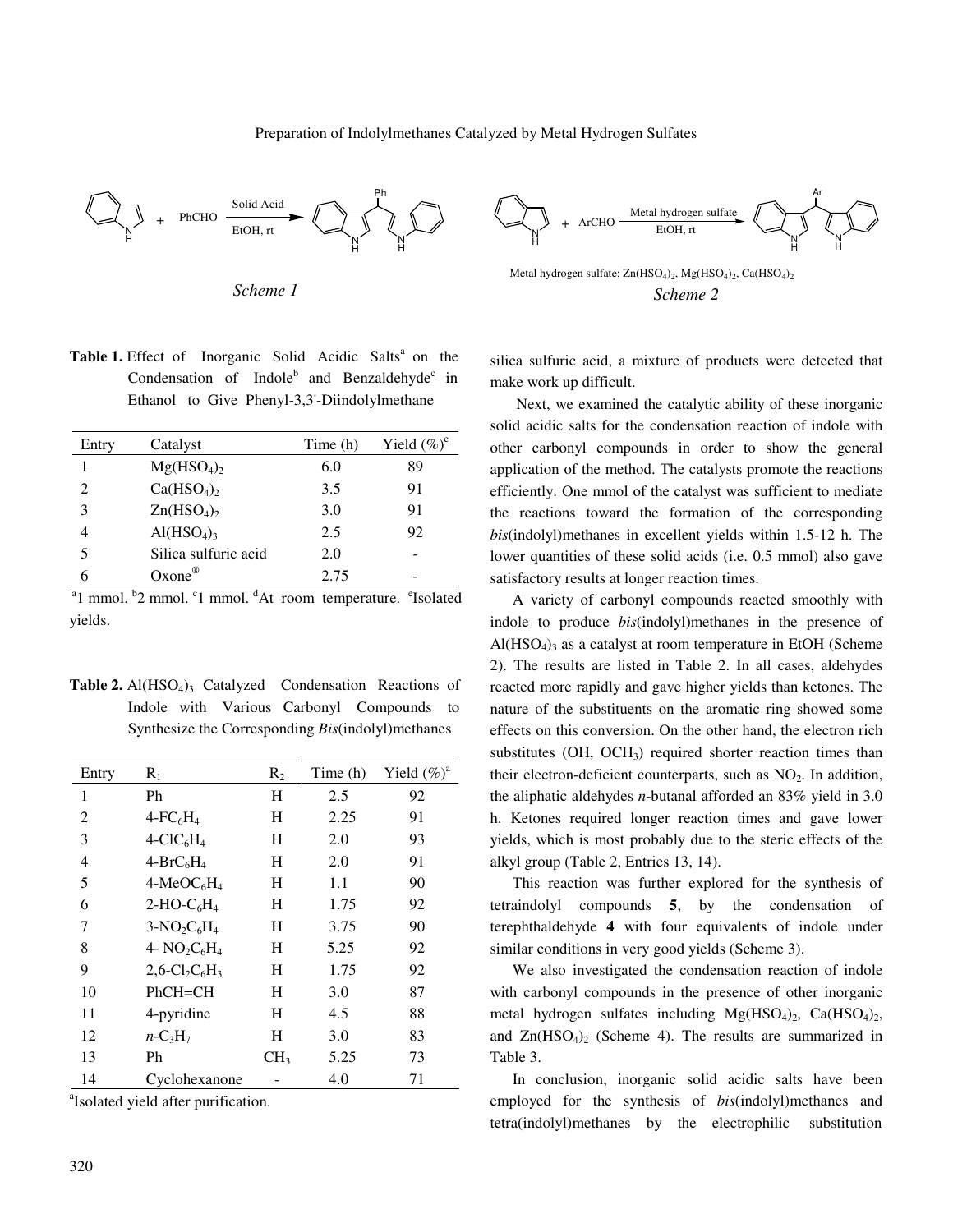Niknam *et al*.



 **Table 3.** Condensation Reaction of Indole with Aldehydes in the Presence of Metal Hydrogen Sulfates at Room Temperature

| Entry          | Carbonyl compound      | Zn(HSO <sub>4</sub> ) <sub>2</sub> |                | Mg(HSO <sub>4</sub> ) <sub>2</sub> |                | Ca(HSO <sub>4</sub> ) <sub>2</sub> |                |
|----------------|------------------------|------------------------------------|----------------|------------------------------------|----------------|------------------------------------|----------------|
|                |                        | Time (h)                           | Yield $(\%)^a$ | Time(h)                            | Yield $(\%)^a$ | Time (h)                           | Yield $(\%)^a$ |
|                | CHO                    | 3.0                                | 91             | 6.0                                | 89             | 3.5                                | 91             |
| $\overline{2}$ | ≻сно                   | 3.5                                | 90             | 8.0                                | 90             | 4.0                                | 92             |
| 3              | CHO-<br>CI             | $2.5\,$                            | 91             | 7.5                                | 89             | 3.0                                | 91             |
| 4              | -CHO<br>Br-            | $2.5\,$                            | 90             | 7.5                                | 90             | 3.0                                | 93             |
| 5              | ≻сно<br>$HO-$          | 2.0                                | 88             | 6.0                                | 88             | 2.5                                | 87             |
| 6              | HO.<br>≻сно            | 1.75                               | 90             | 5.0                                | 89             | 2.0                                | 89             |
| 7              | у−сно<br>MeO-          | 1.75                               | 88             | 5.0                                | 90             | 2.0                                | 90             |
| 8              | $O_2N$<br><b>CHO</b>   | 3.5                                | 90             | 7.0                                | 88             | 4.0                                | 89             |
| 9              | У-сно<br>$O_2N$        | 6.0                                | 88             | 10.0                               | 88             | 7.0                                | 90             |
| 10             | СН=СНСНО               | 4.5                                | 86             | 8.0                                | 87             | 5.5                                | 87             |
| 11             | ≻сно<br>N <sup>"</sup> | 6.0                                | 87             | 10.0                               | 86             | 6.5                                | 90             |

<sup>a</sup>Isolated yields.

reaction of indole with aldehydes or ketones. This method is applicable to a wide range of aldehydes, including aromatic, aliphatic, α,β-unsaturated and heterocyclic substrates, and ketones. The attractive features of this procedure are the mild reaction conditions, high conversions, cleaner reaction profiles, and the use of environmentally friendly catalysts.

## **ACKNOWLEDGMENTS**

We are thankful to the Persian Gulf University Research

Council for partial support of this work.

## **REFERENCES**

- [1] J.M. Riego, Z. Sedin, J.M. Zaldivar, N.C. Marziano, C. Tortato, Tetrahedron Lett. 37 (1996) 513.
- [2] M.A. Zolfigol, D. Habibi, B.F. Mirjalili, A. Bamoniri, Tetrahedron Lett. 44 (2003) 3345, and references therein.
- [3] B.F. Mirjalili, M.A. Zolfigol, A. Bamoniri**,** J. Braz. Chem. Soc. 16 (2005) 877, and references therein.